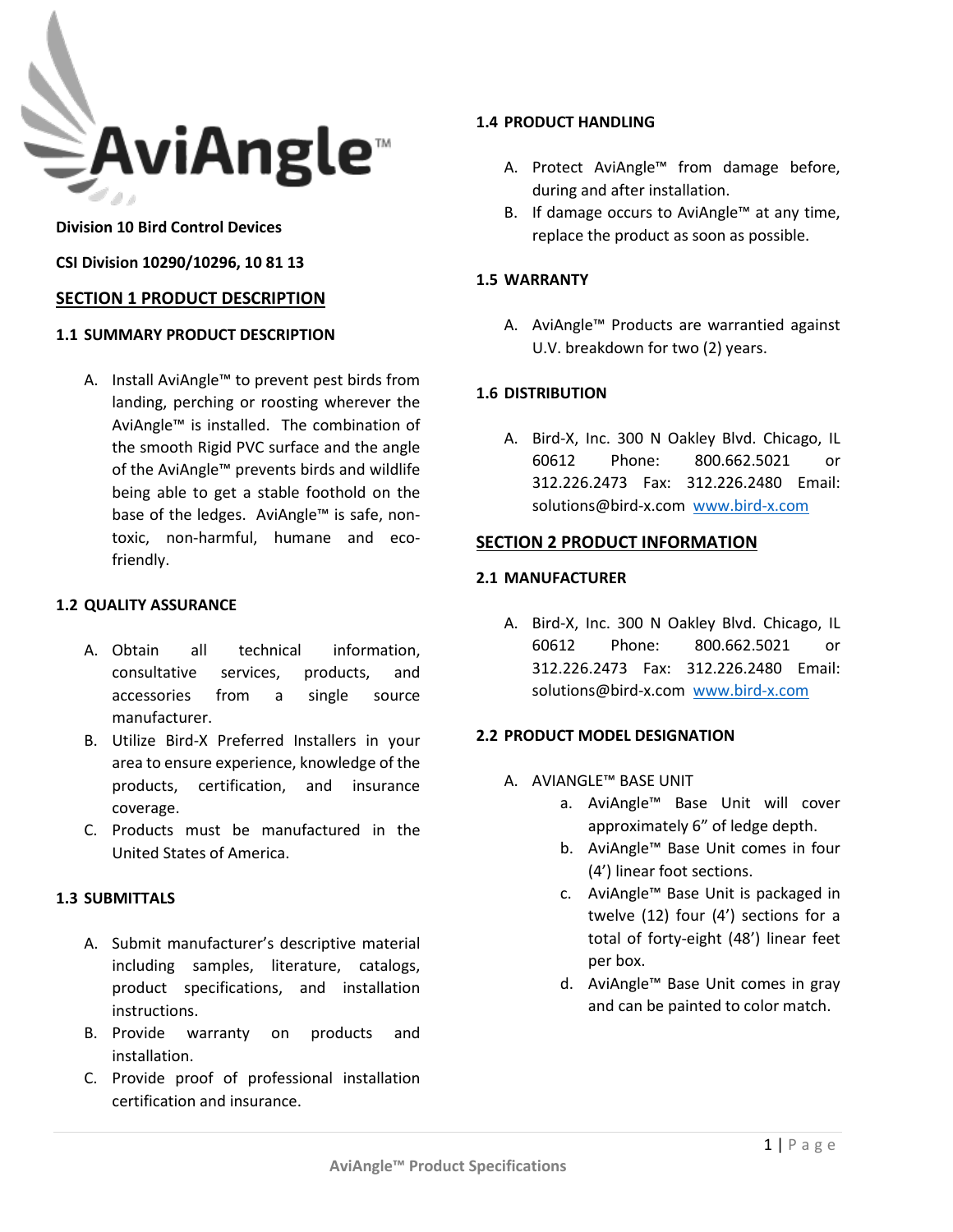- B. AviAngle™ MID-EXTENDER
	- a. AviAngle™ Mid-Extender adds approximately 3.5" to the AviAngle™ Base Unit.
- C. AviAngle™ TOP-EXTENDER
	- a. AviAngle™ Top-Extender adds approximately 2" to either the AviAngle™ Base Unit or the AviAngle™ Base Unit combined with Mid-Extender.

## D. AVIANGLE™ UNIVERSAL JOINDER CLIP

- a. When multiple sections of AviAngle™ need to be joined together, the installer will use a Joinder Clip to join the two sections of AviAngle™ together.
- E. AVIANGLE™ UNIVERSAL END CAP CLIP
	- a. End Cap Clip attaches to the side of the AviAngle™ Base Unit to allow End Cap to be installed.
- F. AVIANGLE™ UNIVERSAL END CAP PLATE
	- a. When the end of the AviAngle™ is open, the installer needs to install end cap to close off the area under the AviAngle™ with an End Cap Plate.

# **2.3 MATERIALS**

A. AviAngle™ Products are made from Rigid PVC with UV inhibitors, and resistant to virtually all weather and harsh environments.

# **2.4 MOUNTING METHODS**

A. Use a polyurethane construction adhesive for all surfaces when installing AviAngle™. The installer must test section of AviAngle™ and adhesive to test area before installing AviAngle™ to ensure proper adhesion. Contact manufacturer for recommended adhesives.

- B. In addition to the polyurethane construction adhesive, the installer can use Screws with fender washers for additional fastening options.
- C. In addition to the polyurethane construction adhesive, the installer can use Clamps for temporary installations or additional fastening options.

# **SECTION 3 EXECUTION**

## **3.1 SURVEY**

- A. Before starting the installation, the installer must first conduct a complete inspection of the areas to be treated.
	- a. Note any unsafe conditions.
	- b. Notify appropriate personnel of all conditions before installation starts.
- B. The installer must not proceed with the installation until all conditions are fixed and safe.

#### **3.2 SURFACE PREPARATION**

- A. Surfaces should be inspected and cleaned before beginning installation.
- B. Remove debris and make repairs as necessary – fallen tree branches, brush, peeling paint, loose parts, rubble, rust, etc.
- C. Use Bird-X Safety Solvent to clean and remove bird droppings and another residue from surfaces.
- D. Highly recommended that treatment area(s) are thoroughly power washed before the installation.
- E. Make sure surfaces are dry before installation.
- F. The ideal outside temperature should be above 50 degrees. For applications that are below 50 degrees, the installer should utilize a polyurethane adhesive that is rated for